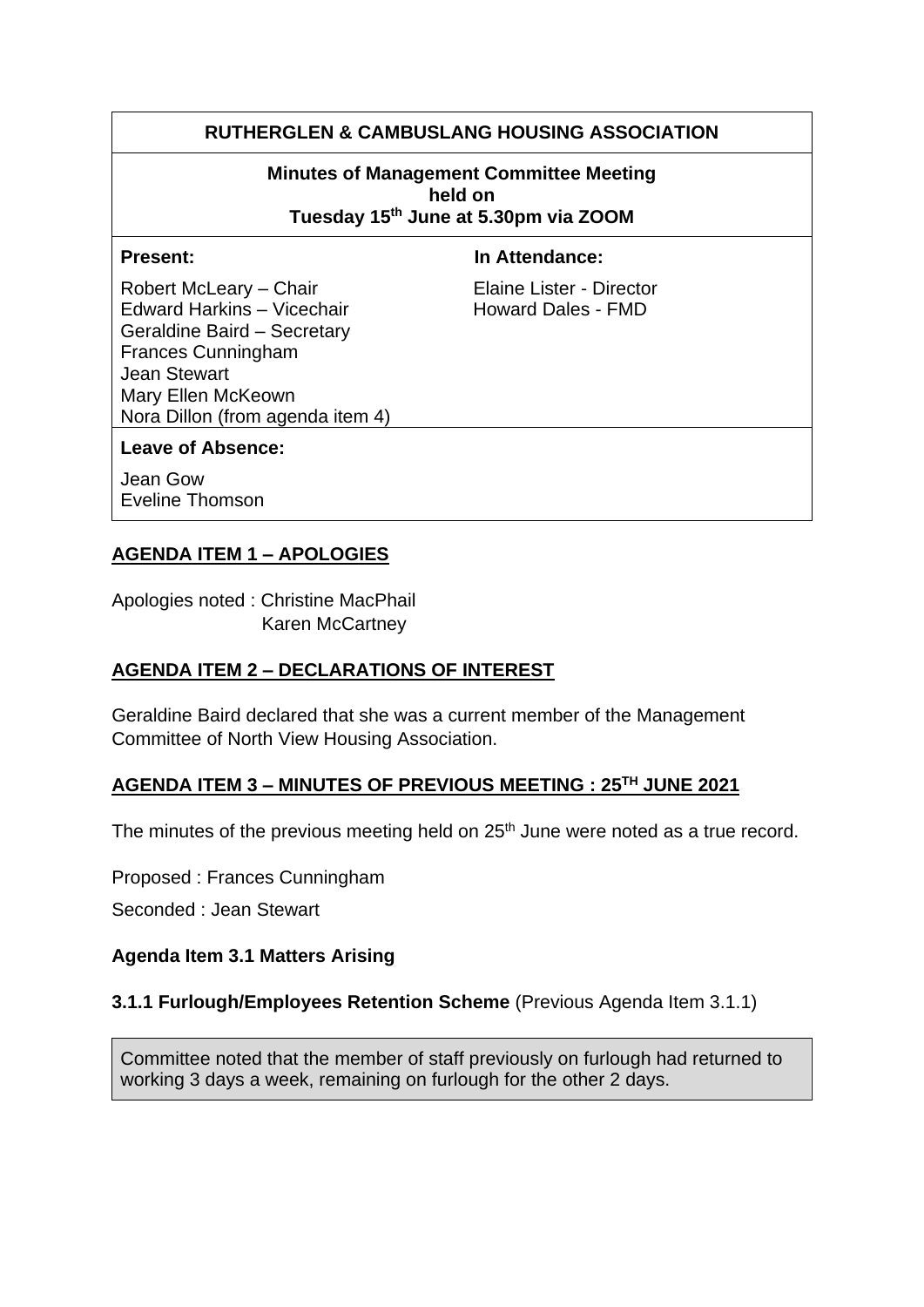## **3.1.2 Committee Appraisals**

Elaine advised that the majority of completed appraisal questionnaires and had carried out a number of the one-to-one interviews.

Members noted that a number of them had experienced problems opening the questionnaire online as well as some difficulties in completing it. A couple of members felt the interview had not been very productive but Robert commented that he had found his one-to-one very interesting and felt that it had re-enforced why he had joined the Committee.

Committee noted that Julie-Ann from SHARE would attend the next meeting to give a full report and feedback.

# **3.1.3 Annual Return on the Charter (ARC)**

Committee noted that the approved ARC was submitted before the deadline.

## **AGENDA ITEM 4.0 – MINUTES OF HOUSING MANAGEMENT SUB-COMMITTEE MEETING : 1st JUNE 2021**

The minutes of the meeting of the Housing Management Sub-Committee held on 1st June were noted as a true record.

Proposed : Jean Stewart Seconded : Mary Ellen McKeown

## **AGENDA ITEM 5.0 – MINUTES OF MAINTENANCE SUB-COMMITTEE MEETING : 18 th MAY 2021**

The minutes of the meeting of the Sub-Committee held on 18<sup>th</sup> May were noted as a true record.

Proposed : Mary Ellen McKeown Seconded : Robert McLeary

There were no matters arising.

#### **AGENDA ITEM 5.0 – MINUTES OF MAINTENANCE SUB-COMMITTEE MEETING : 18th MAY 2021**

The minutes of the meeting of the Sub-Committee held on 18<sup>th</sup> May were noted as a true record.

Proposed : Mary Ellen McKeown Seconded : Robert McLeary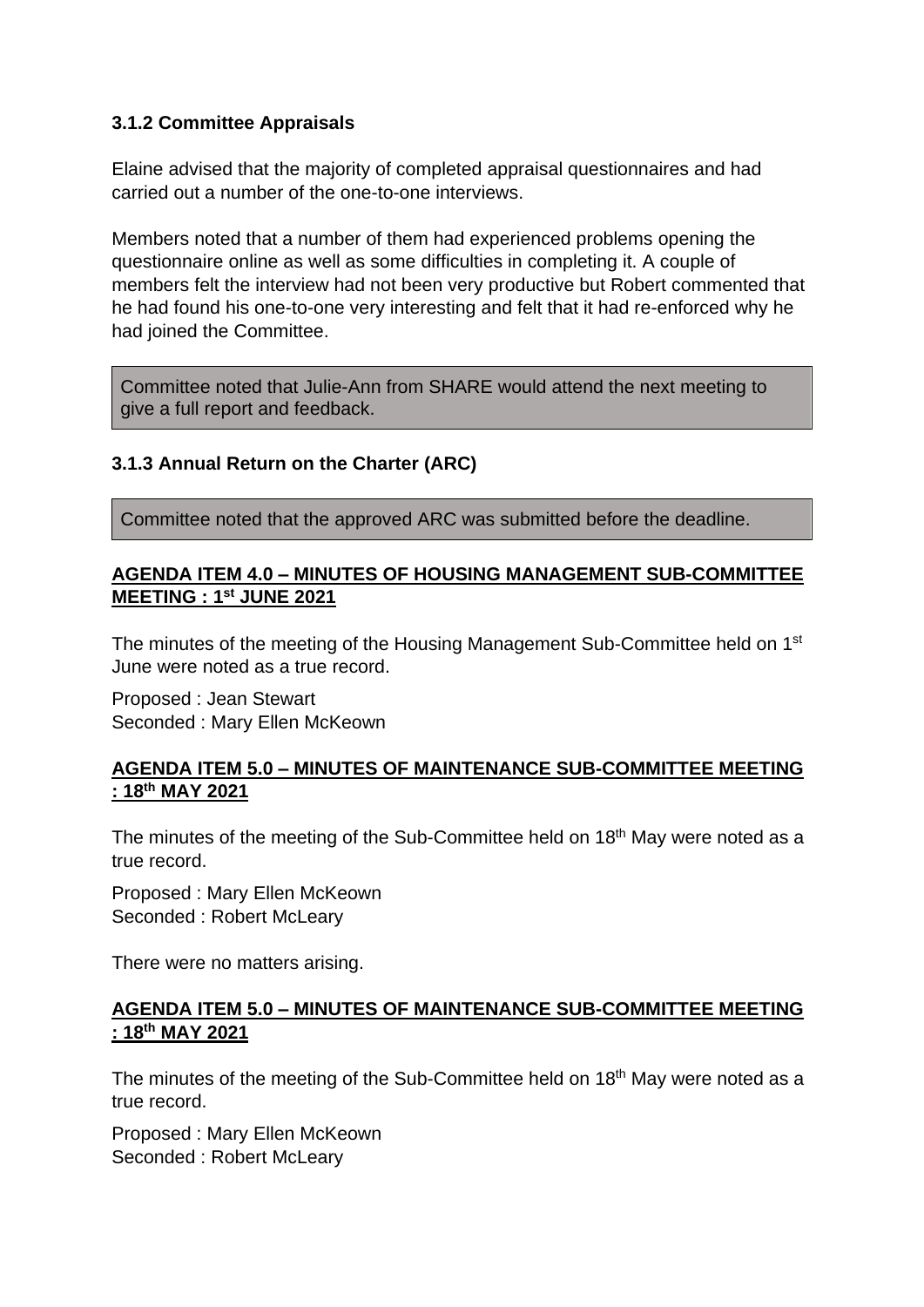Geraldine queried why the staff structure had been raised at the meeting as it was still being looked at by the Staffing Sub-Committee.

Robert noted that the Association had taken on a student to carry out inspections.

# **AGENDA ITEM 6.0 – MINUTES OF FINANCE & AUDIT SUB-COMMITTEE MEETING : 18th MAY 2021**

The minutes of the meeting of the Sub-Committee held on 18<sup>th</sup> May were noted as a true record.

Proposed : Frances Cunningham Seconded : Robert McLeary

# **AGENDA ITEM 7.0 – COMMITTEE DIGEST**

## **7.1 Funding for Medical Adaptation 2021/2022**

Committee noted that the Association had been offered £22,000 from the Scottish Government to fund medical adaptations for the next financial year and instructed Elaine to accept the offer.

# **7.2 Potential Development**

Elaine updated the Committee on the progress with the potential development at New Road, Halfway, Cambuslang and gave the key points;

- Plans have been submitted for 43 units made up of;
	- o 12 x 2apt/2pers flats
	- o 12 x 3apt/4pers flats
	- o 10 x 3apt/4pers end terrraced houses
	- o 9 x 4apt/5pers mid-terrraced houses
- Provisional site start date November 2021
- Provisional site completion date March 2023

Howard noted that previous tenders came in above benchmark but that the Scottish Government seemed to be offering grants above the benchmark to support meeting new house targets.

Edward noted that the Scottish Government had set very high targets for the number of new build housing by the 2040 target. However, costs were uncertain at the moment as contractors were submitting quotes for materials, labour etc that were only being held for a very short period of time.

Elaine acknowledged that indicative costs were coming in above the benchmark and that a full financial assessment would need to be carried out to establish if the project was going to be viable.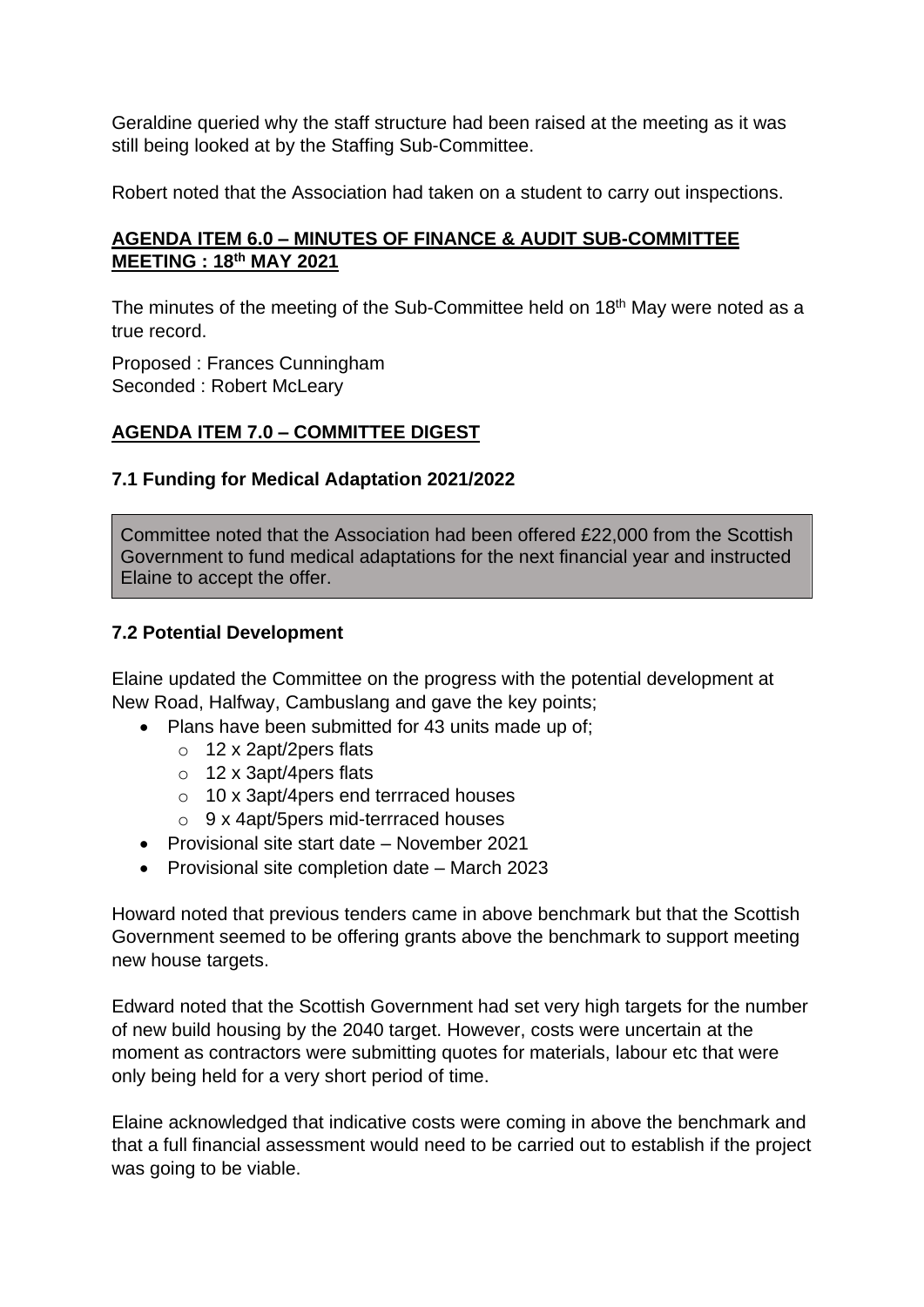Committee approved appointing a Development Agent to support the process and the negotiations on levels of funding.

# **7.3 New Cabinet & Ministerial Appointments**

Committee noted that Shona Robinson had been appointed as the Cabinet Secretary for Social Justice, Housing & Local Government.

# **AGENDA ITEM 8.0 – FINANCIAL PROJECTIONS**

Howard presented the projections, noting that these were a 'snapshot in time' as changes over time to the assumptions made need to be factored in (e.g. new developments, higher inflation rates etc). Purpose of long term financial planning was to ensure that the Association had sufficient cash resources over the years or if additional funding will be required to meet commitments and/or objectives.

He highlighted key factors in the financial projections including;

- £1.9m in the bank as at 31/3/21, primarily due to no planned maintenance works being carried out in the year but that this money would considerably be reduced by the plans to carry out the works in this financial year
- Cash balances over the first 3 years but thereafter steadily increased
- Planned maintenance costs over the 30 years have increased due to a number of factors including increased prices of materials, increased demands within the sector and new legislative standards
- The levels of debt fall quickly as many loans are due to be paid off as more payments are going towards paying off the loan rather than the interest
- All loan covenants are met with no anticipated need for additional borrowing
- Management costs are slightly above the peer average but this might be impacted by the proposed review of the staff structure
- Projections assume no further new build developments
- Assumption is that rents will increase by CPI +1% until year 4 then CPI only thereafter
- The period for paying off the pension deficit had been extended by 1 year

It was noted that the Treasury Management report had proposed moving some of the loans to fixed and Howard confirmed that this was to take advantage of the current low interest rates.

Robert noted that the pension fund deficit was variable as it depended on the performance of the stock markets. Howard advised that the changes to the actuarial assumption made last year had been favourable for many RSLs but that there seemed to have been a reversal of these assumptions this year.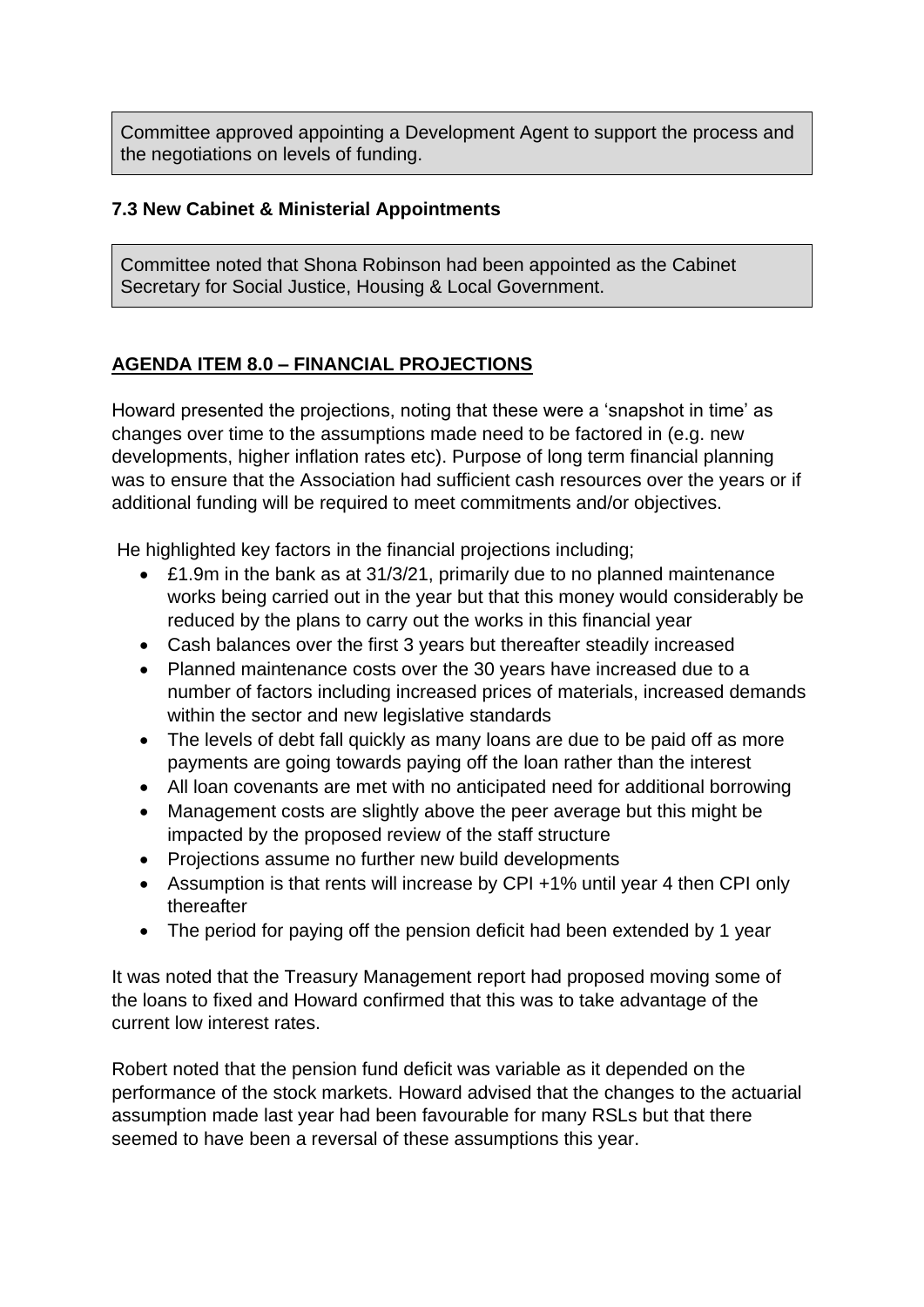Committee members discussed the impact of the projections and acknowledged the need to closely monitor spending and cut back if required to protect the Association's long-term financial viability and security.

Howard advised that, pending approval, the first 5 year projections would be submitted to the Regulator as part of its risk assessment process.

Committee approved the long-term projections and instructed the submission of the Five Year Financial Plan to the Scottish Housing Regulator.

# **AGENDA ITEM 9.0 – MODEL RULES**

Elaine gave the background to the report and highlighted the changes made in the revised model, noting where these made a material change to the Association's current Rules.

She advised that that there were some optional amendments that members may wish to consider and that these would be presented at the next meeting.

It was acknowledged that legal advice was required to comply with the guidance and regulatory requirements as well as for the protection of the Committee.

Committee considered the key additions/deletions in the revised Model and provisionally approved the recommended changes, pending legal advice.

# **AGENDA ITEM 10.0 – COVID SNAPSHOT SURVEY**

Members noted the detailed report and the paper presented by the Vice-Chair and agreed that they both should be deferred to a future meeting to allow full discussion and action planning.

Members asked Elaine to arrange for Lorna Shaw from Research Resources to give a presentation on the full report.

# **AGENDA ITEM 11.0 – CORRESPONDENCE**

Members noted the items of correspondence that had been received and the dates of the consultation events on the revision of the Scottish Social Housing Charter.

# **AGENDA ITEM 12.0 – ANY OTHER BUSINESS**

#### **12.1 Kitchen Replacements**

Nora advised that she had had very positive feedback from tenants on the recent replacement of kitchens.